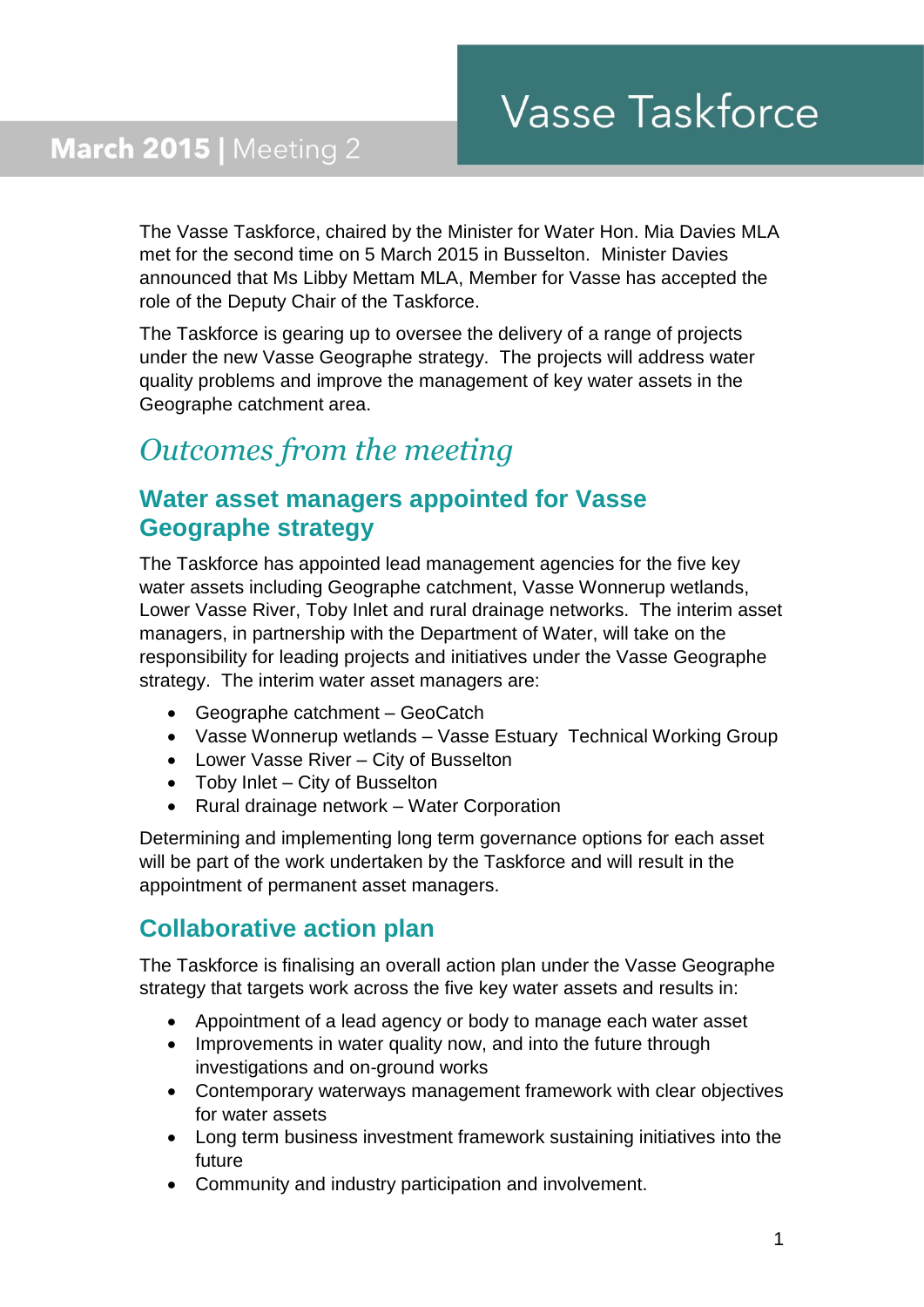The range of projects under the strategy is extensive and includes innovative trials to improve water quality, investigating options for reconnecting rivers and increasing flows, development of management plans for key water assets and on-ground works in the catchment. The Department of Water, GeoCatch and the City of Busselton are jointly seeking additional funding from Royalties for Regions to support some of these projects.

#### **Working with the dairy industry**

A new partnership program supported by State Government funding was signed between the Minister for Water Mia Davies, Department of Water, Western Dairy, WA Farmers and GeoCatch on 5 March 2015. The first stage of the project will pilot the national Fert\$mart program in Western Australia on at least six dairy farms in the Geographe catchment to reduce nutrient losses from dairy farms.

A second partnership agreement was signed in March 2015 where GeoCatch and Western Dairy will review dairy effluent management systems across the Geographe Catchment to see how dairies are performing against the Code of Practice. The review will help guide future investment in dairy effluent upgrades and give farmers high level technical advice on effluent management.

## **Responding to fish health**

Late spring/early summer is a critical time for fish health with seasonal decline in water quality in Busselton's estuaries and wetlands. After signing a MOU and response plan in late 2014 the Vasse Estuary Technical Working Group partners have responded a number of times over this summer to periods of critical water quality conditions.

Measures taken include opening the Wonnerup Inlet sandbar, releasing seawater into the Vasse Estuary, aerating the water with pumps and removing macroalgae from the Vasse surge-gates. To date, the summer has progressed without a fish kill incident. There still remains a high risk of a fish kill incident, and the Working Group will continue to undertake water monitoring and management actions where possible.

The Working Group has commenced a pilot trial to see if allowing seawater back into the Vasse Estuary improves water quality. It is monitoring and assessing impacts of the trial to water quality, water levels and phytoplankton in the Vasse Estuary. The Working Group is a partnership between the Departments of Water, Fisheries, Parks and Wildlife, the Water Corporation, the City of Busselton, Busselton Water, West Australian Fishing Industry Council, Recfish WA and GeoCatch.